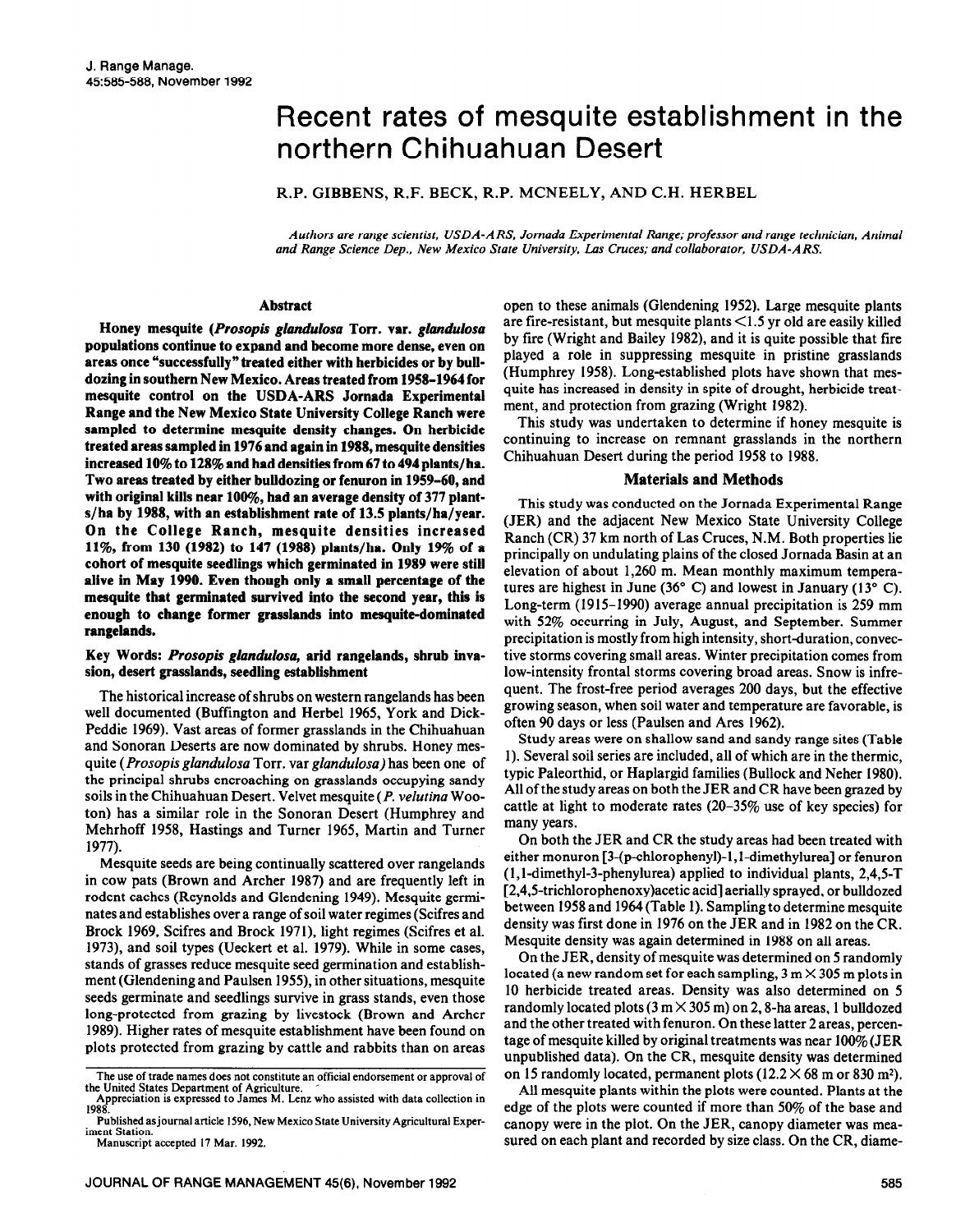Table 1. Field-scale chemical and mechanical treatments for mesquite control on the Jornada Experimental Range (JER) and NMSU College Ranch  $(CR)$ .

| Location   | Treatment         | Year of<br>treatment | Hectares<br>treated | Orginal mesquite<br>density No./ha | % killed  | No./ha<br>surviving | Range site   |
|------------|-------------------|----------------------|---------------------|------------------------------------|-----------|---------------------|--------------|
| <b>JER</b> | Fenuron           | 1958                 | 40                  | 331                                | 82        | 60                  | Sandy        |
| <b>JER</b> | Fenuron           | 1959                 | 121                 | 156                                | 80        | 31                  | Sandy        |
| <b>JER</b> | <b>Bulldozing</b> | 1959 & 60            | 8                   | <b>NA</b>                          | 100       |                     | Sandy        |
| <b>JER</b> | Fenuron           | 1960A                | 8                   | <b>NA</b>                          | 100       |                     | Sandy        |
| <b>JER</b> | Fenuron           | 1960B                | 142                 | 190                                | 94        | 11                  | Sandy        |
| <b>JER</b> | Fenuron           | 1962                 | 625                 | 32                                 | 20        | 26                  | Sandy        |
| <b>JER</b> | Fenuron           | 1963                 | 305                 | 82                                 | 70        | 25                  | Shallow sand |
| <b>JER</b> | Fenuron           | 1964                 | 173                 | 173                                | 79        | 36                  | Shallow sand |
| <b>JER</b> | Fenuron           | 1965                 | 209                 | 136                                | 74        | 35                  | Shallow sand |
| <b>JER</b> | Monuron           | 1961                 | 739                 | 12                                 | 53        | 6                   | Sandy        |
| <b>JER</b> | Monuron           | 1962                 | 288                 | 35                                 | 36        | 22                  | Sandy        |
| <b>JER</b> | $2.4.5-T$         | 1959 & 61            | 40                  | <b>NA</b>                          | 49        |                     | Sandy        |
| <b>CR</b>  | Monuron           | 1964                 | >200                | < 100                              | $65 - 85$ | $15 - 351$          | Shallow sand |

 $INA = Not available$ 

Surviving mesquite per hectare is based on an original density of 100/ha

ter and height of each plant were measured and recorded. Canopy cover was calculated using mid-points of size classes. A Student t test was used to determine whether mean mesquite densities differed between sampling dates on each area.

# **Results and Discussion**

Mesquite densities were low to moderate on all areas at the time of original treatment and nearly all treatments resulted in substantial reductions in densities (Table 1). The fenuron treatments were least effective in 1962, a year of high precipitation (Fig. 1).



Fig. 1. Annual precipitation from 1958 to 1989 at the Jornada Experimental Range headquarters. The long-term average (1915-1990) precipitation is 259 mm.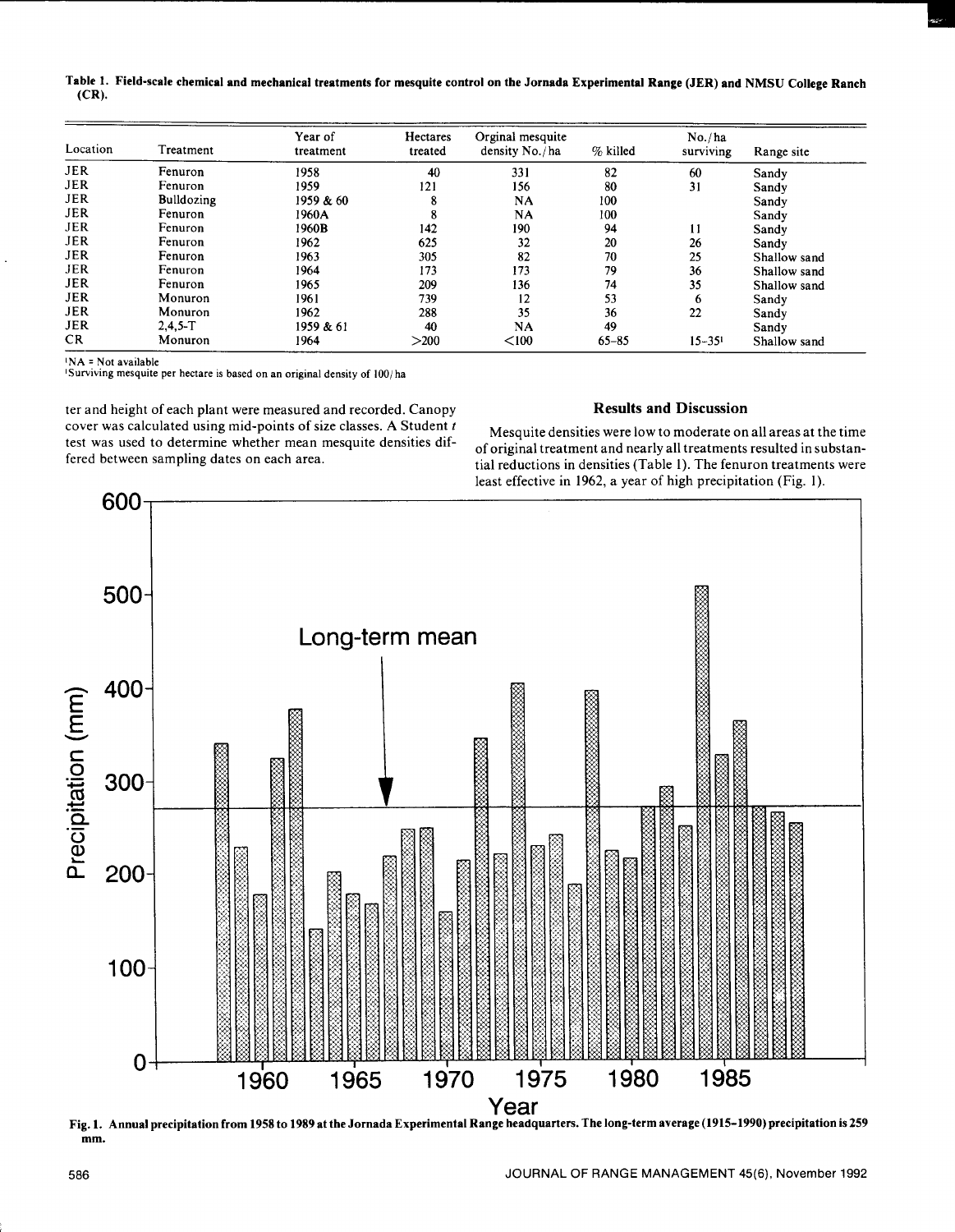|                                 |              | Size class |             |            |                             |          |            |         |               |                       |                |
|---------------------------------|--------------|------------|-------------|------------|-----------------------------|----------|------------|---------|---------------|-----------------------|----------------|
| Site                            | Year         | $0-6m$     | $.6 - 1.2m$ |            | $1.2 - 1.8$ m $1.8 - 2.4$ m | >2.4     | Total      | P       | Increase      | Rate                  | Canopy cover   |
| <b>JER Fenuron 1958</b>         | 1976         | 49         | 179         | 56         | $(No./ha)$ -<br>17          | 26       | 327        | (Total) | (%)           | $No./ha^{-1}/yr^{-1}$ | (%)            |
|                                 | 1988         | 80         | 86          | 140        | 28                          | 30       | 364        | >0.05   | $\mathbf{11}$ | 3.0                   | 6              |
| JER Fenuron 1959                | 1976<br>1988 | 13<br>73   | 80<br>30    | 80<br>54   | 17<br>33                    | 8<br>30  | 198<br>220 | >0.05   | 11            | 1.8                   | 3<br>4         |
| <b>JER Bulldozed</b><br>1959-60 | 1988         | 204        | 108         | 56         | 4                           | 0        | 372        |         | 100           | 13.3                  | 2              |
| JER Fenuron 1960A               | 1988         | 108        | 192         | 75         | 6                           | 0        | 381        |         | 100           | 13.6                  | 3              |
| JER Fenuron 1960B               | 1976<br>1988 | 9<br>24    | 65<br>47    | 49<br>39   | 4<br>19                     | 2<br>28  | 129<br>157 | >0.05   | 22            | 2.3                   | 2<br>3         |
| JER Fenuron 1962                | 1976<br>1988 | 37<br>155  | 58<br>58    | 17<br>37   | 8<br>17                     | 24<br>17 | 144<br>284 | $0.01$  | 97            | 11.7                  | 2<br>3         |
| JER Fenuron 1963                | 1976<br>1988 | 24<br>39   | 37<br>43    | 19<br>41   | 4<br>15                     | 0<br>6   | 84<br>144  | < 0.01  | 71            | 5.0                   | $\overline{c}$ |
| JER Fenuron 1964                | 1976<br>1988 | 26<br>22   | 8<br>35     | 0<br>19    | 0<br>6                      | 2<br>0   | 36<br>82   | < 0.01  | 128           | 3.8                   | <1             |
| JER Fenuron 1965                | 1976<br>1988 | 20<br>21   | 11<br>37    | 4<br>9     | 4<br>$\bf{0}$               | 2<br>0   | 41<br>67   | < 0.01  | 63            | 2.2                   | <1<br>$\leq$ 1 |
| <b>JER Monuron 1961</b>         | 1976<br>1988 | 26<br>120  | 60<br>73    | 35<br>54   | 15<br>22                    | 30<br>19 | 166<br>288 | < 0.05  | 73            | 10.2                  | 3<br>3         |
| <b>JER Monuron 1962</b>         | 1976<br>1988 | 50<br>200  | 77<br>155   | 39<br>75   | 32<br>9                     | 32<br>24 | 230<br>463 | < 0.01  | 101           | 19.4                  | 4<br>3         |
| JER 2,4,5-T 1959 &              |              |            |             |            |                             |          |            |         |               |                       |                |
| 61                              | 1976<br>1988 | 90<br>148  | 142<br>99   | 123<br>136 | 41<br>56                    | 52<br>54 | 448<br>493 | >0.05   | 10            | 3.8                   | 7<br>8         |
| CR Monuron 1964                 | 1982<br>1988 | 72<br>40   | 31<br>50    | 9<br>30    | 6<br>12                     | 12<br>15 | 130<br>147 | < 0.001 | 13            | 2.8                   | 2              |

Table 2. Mesquite densities, probabilities (P) of differences between beginning and ending total densities, rates of increase and canopy cover on Jornada **Experimental Range (JER) and College Ranch (CR) sites.** 

Mesquite increased in density on all of the study areas (Table 2). The increase in density was significant ( $P<0.05$ ) except on JER Fenuron 1958, JER Fenuron 1959, JER Fenuron 1960B, and JER 2,4,5-T 1959 and 61. There was a 10 to 22% increase in mesquite density on the areas without significant ( $P$ >0.05) increases. On areas with significant ( $P \le 0.05$ ) increases in density, the percentage increase in mesquite density ranged from 13 to 128% (Table 2). While not always significant, the increase in mesquite density was consistent across areas differing widely in original mesquite density on both sandy and shallow sand range sites. This consistent increase probably reflects the relatively large number of years with above-average precipitation in the 1970's and 1980's (Fig. 1). From 1970 to 1988, 50% of the years had precipitation above average while from 1915 to 1969 only 29% of years had above-average precipitation.

There was in increase in smaller  $(<0.6$  m diameter), and presumably younger, plants on 9 of the study areas, indicating recent establishment (Table 2). Statistical comparisons of size classes were not made because of low numbers, particularly in larger size classes. There was also a shift of small size classes into larger ones, indicating increase in plant size over time, e.g., JER Fenuron 1958 and CR Monuron 1964 (Table 2). During the 6-year period between measurements on the CR there was a striking increase in average plant diameter from 0.99 to 1.25 m and average plant height from 0.45 to 0.73 m. The increase in plant size reflects the above-average precipitation which occurred in all 6 years (Fig. 1). We do not know at what age or size mesquite plants begin to produce seed but an increase in seed-producing plants would certainly accelerate increases in density. Mesquite canopy cover was 3% or less on most of the study areas (Table 2). On the JER 1959 and 61 2,4,5-T area, where large plants were relatively abundant, canopy cover was 8%.

For the 12-year period from 1976 to 1988, the rate of increase in mesquite density ranged from 1.8 (Fenuron 1959) to 19.4 (Monuron 1962) plants/ha/year. The rate of increase was 13.6 plants/ha/yr for JER Fenuron 1960A and 13.3 plants/ **ha/ yr** for JER Bulldozed 1959-60 over the 28-year period. Rate of increase on the CR area between 1982 and 1988 was 2.8 plants/ ha/ yr. Wide variations in establishment rates among sites are expected because of the localized nature of summer rains which influence amount of herbaceous cover, success of mesquite seed production, seed germination, and seedling establishment. Shrubs are adapted for establishment in both drought and high rainfall years (Friedel 1991).

On the Santa Rita Experimental Range (SRER) in Arizona, velvet mesquite densities increased in a 17-year period (calculated from data presented by Glendening 1952) at rates of 9.2 plants/ **ha/** yr on areas open to cattle and rodents and at 15.7 plants/ **ha/** yr on areas with cattle and rodents excluded. Also on the SRER, Glendening and Paulsen (1955) reported velvet mesquite densities increased at rates of 4.4 to 26.7 plants/ha/yr on plots protected from cattle for 18 to 25 years. Both minimum and maximum rates of mesquite establishment were higher on the SRER than those found in the Jomada Basin but mean annual rainfall is 61 mm higher on the SRER than in the Jornada Basin. The mesquite establishment rates found in the Jornada Basin are high enough to be of major concern to land managers.

A fortuitous event permitted some field observations of the fate of mesquite seedlings. Large numbers of mesquite seedlings germinated in the track of a rainstorm on the JER which occurred on 3 1 July 1989. Over 100 of these seedlings were individually marked in areas where livestock were excluded (JER files). Of the 89 seedlings relocated the following May, 2% had succumbed to drought and